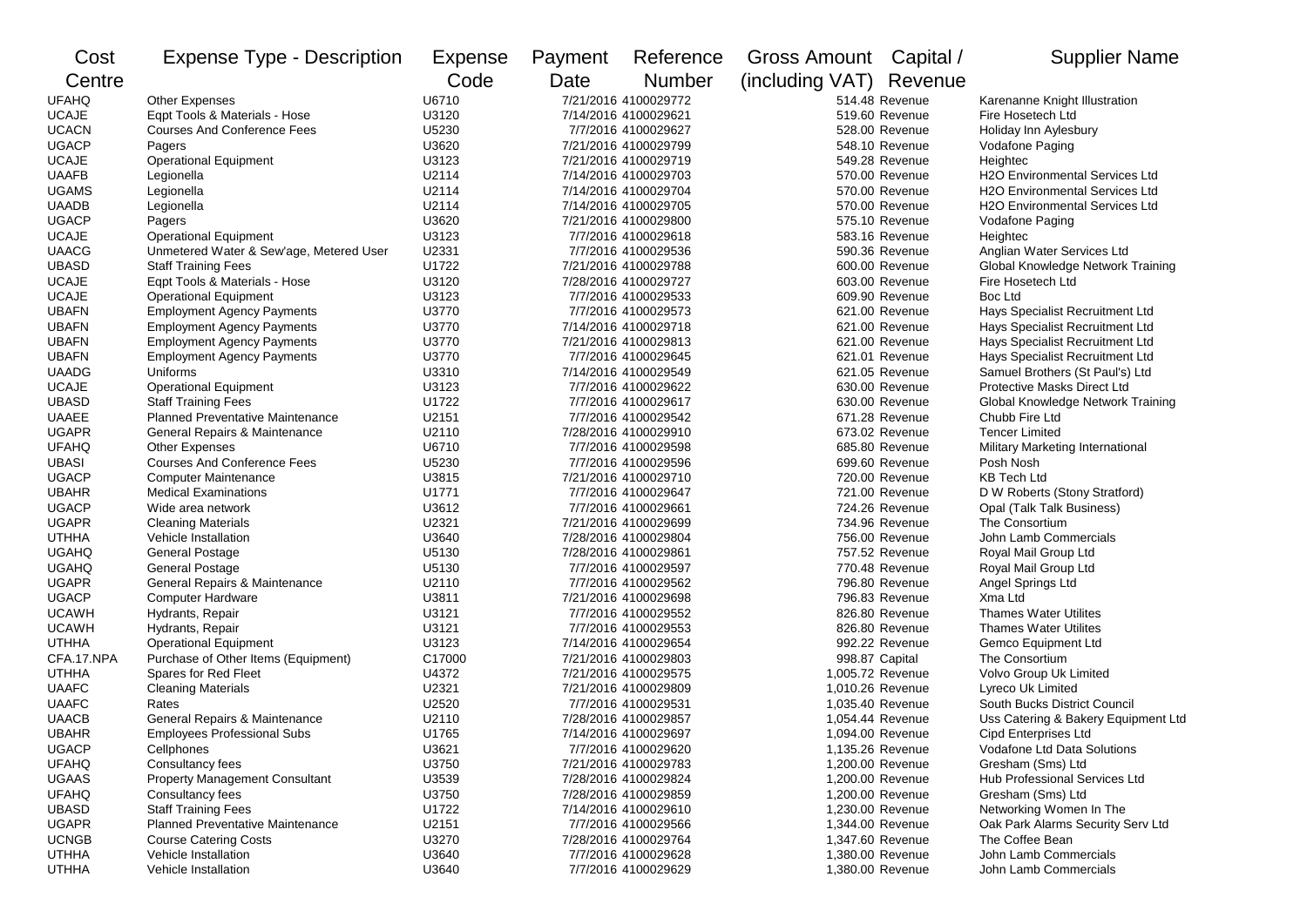| Cost         | <b>Expense Type - Description</b>        | Expense | Payment               | Reference            | Gross Amount Capital /  |                  | <b>Supplier Name</b>                  |
|--------------|------------------------------------------|---------|-----------------------|----------------------|-------------------------|------------------|---------------------------------------|
| Centre       |                                          | Code    | Date<br><b>Number</b> |                      | (including VAT) Revenue |                  |                                       |
| <b>UTHHA</b> | Vehicle Installation                     | U3640   |                       | 7/7/2016 4100029630  |                         | 1,380.00 Revenue | John Lamb Commercials                 |
| <b>UTHHA</b> | Vehicle Installation                     | U3640   | 7/14/2016 4100029712  |                      | 1,380.00 Revenue        |                  | John Lamb Commercials                 |
| UTHHA        | Vehicle Installation                     | U3640   | 7/14/2016 4100029713  |                      | 1,380.00 Revenue        |                  | John Lamb Commercials                 |
| <b>UTHHA</b> | Vehicle Installation                     | U3640   | 7/14/2016 4100029738  |                      | 1,380.00 Revenue        |                  | John Lamb Commercials                 |
| UTHHA        | Vehicle Installation                     | U3640   | 7/14/2016 4100029739  |                      | 1,380.00 Revenue        |                  | John Lamb Commercials                 |
| <b>UTHHA</b> | Vehicle Installation                     | U3640   | 7/21/2016 4100029737  |                      | 1,380.00 Revenue        |                  | John Lamb Commercials                 |
| <b>UTHHA</b> | Spares for Red Fleet                     | U4372   | 7/21/2016 4100029701  |                      | 1,386.46 Revenue        |                  | Godiva Ltd                            |
| UTHHA        | <b>Lubricating Oil</b>                   | U4330   | 7/14/2016 4100029653  |                      | 1,472.64 Revenue        |                  | Total Uk Ltd                          |
| <b>UCAJE</b> | <b>Protective Clothing</b>               | U3311   |                       | 7/21/2016 4100029721 |                         | 1,504.80 Revenue | Eagle Technical Products Limited      |
| CFA.17.NPA   | Purchase of Other Items (Equipment)      | C17000  |                       | 7/7/2016 4100029583  | 1,608.00 Capital        |                  | The Studybed Company                  |
| <b>UAAFD</b> | Trade Refuse Disposal, Cesspools & Pests | U2324   |                       | 7/7/2016 4100029633  |                         | 1,611.28 Revenue | Grundon Waste Management Ltd          |
| <b>UCAAS</b> | <b>Printing Stationery</b>               | U5110   |                       | 7/28/2016 4100029814 |                         | 1,619.40 Revenue | Lyreco Uk Limited                     |
| <b>UAAFD</b> | Trade Refuse Disposal, Cesspools & Pests | U2324   |                       | 7/21/2016 4100029810 |                         | 1,627.63 Revenue | Grundon Waste Management Ltd          |
| <b>UGACP</b> | <b>Computer Hardware</b>                 | U3811   |                       | 7/28/2016 4100029787 |                         | 1,630.38 Revenue | Misco                                 |
| <b>UGAFL</b> | Car Leasing                              | U4219   |                       | 7/28/2016 4100029919 |                         | 1,698.90 Revenue | Lex Autolease Ltd                     |
| <b>UGAPR</b> | <b>Cleaning - Contract Services</b>      | U2325   |                       | 7/21/2016 4100029715 |                         | 1,732.55 Revenue | <b>Ever Brite Cleaning Services</b>   |
| <b>UGAPR</b> | General Repairs & Maintenance            | U2110   |                       | 7/28/2016 4100029898 |                         | 1,827.60 Revenue | <b>Richard Cross General Builder</b>  |
| <b>UGAFF</b> | Diesel Oil - Gas Oil                     | U4320   |                       | 7/14/2016 4100029676 |                         | 1,831.92 Revenue | Pace Fuelcare Ltd                     |
| <b>UCAJE</b> | <b>Operational Equipment</b>             | U3123   |                       | 7/7/2016 4100029623  |                         | 1,984.14 Revenue | <b>Giffard Newton</b>                 |
| <b>UTHHA</b> | Spares for Red Fleet                     | U4372   |                       | 7/7/2016 4100029589  |                         | 1,985.24 Revenue | <b>Truckeast Ltd</b>                  |
| <b>UFAHQ</b> | <b>Other Expenses</b>                    | U6710   |                       | 7/14/2016 4100029649 |                         | 2,000.00 Revenue | Karenanne Knight Illustration         |
| <b>UGAFF</b> | Diesel Oil - Gas Oil                     | U4320   |                       | 7/14/2016 4100029674 |                         | 2,026.97 Revenue | Pace Fuelcare Ltd                     |
| <b>UGAFL</b> | Car Leasing                              | U4219   |                       | 7/28/2016 4100029831 |                         | 2,036.45 Revenue | Lex Autolease Ltd                     |
| <b>UAACB</b> | Legionella                               | U2114   |                       | 7/14/2016 4100029706 |                         | 2,103.00 Revenue | <b>H2O Environmental Services Ltd</b> |
| <b>UGAPR</b> | Maintenance of Grounds (Including GMU)   | U2210   |                       | 7/14/2016 4100029725 |                         | 2,135.72 Revenue | <b>Avdc Revenues Office</b>           |
| <b>UGAFF</b> | Diesel Oil - Gas Oil                     | U4320   |                       | 7/14/2016 4100029675 |                         | 2,155.20 Revenue | Pace Fuelcare Ltd                     |
| <b>UGAFF</b> | Diesel Oil - Gas Oil                     | U4320   |                       | 7/14/2016 4100029677 |                         | 2,155.20 Revenue | Pace Fuelcare Ltd                     |
| <b>UBAHR</b> | <b>Printing Stationery</b>               | U5110   |                       | 7/21/2016 4100029665 |                         | 2,280.00 Revenue | Shl Group Ltd                         |
| <b>UGAFF</b> | Diesel Oil - Gas Oil                     | U4320   |                       | 7/14/2016 4100029678 |                         | 2,370.72 Revenue | Pace Fuelcare Ltd                     |
| <b>UGAPT</b> | <b>Employment Agency Payments</b>        | U3770   |                       | 7/7/2016 4100029574  |                         | 2,416.80 Revenue | Hays Specialist Recruitment Ltd       |
| <b>UBACI</b> | Consultancy fees                         | U3750   |                       | 7/21/2016 4100029716 |                         | 2,520.00 Revenue | <b>KB Tech Ltd</b>                    |
| <b>UCAJE</b> | Uniforms                                 | U3310   |                       | 7/14/2016 4100029534 |                         | 2,567.04 Revenue | <b>MWUK T/A Dimensions</b>            |
| <b>UGAFF</b> | Diesel Oil - Gas Oil                     | U4320   |                       | 7/14/2016 4100029673 |                         | 2,586.24 Revenue | Pace Fuelcare Ltd                     |
| <b>UGACP</b> | <b>Telephone Communications</b>          | U3630   |                       | 7/28/2016 4100029871 |                         | 2,681.88 Revenue | Updata Infrastructure Uk              |
| <b>UAACB</b> | Planned Preventative Maintenance         | U2151   |                       | 7/28/2016 4100029816 |                         | 2,749.13 Revenue | <b>Tencer Limited</b>                 |
| <b>UCAJE</b> | <b>Operational Equipment</b>             | U3123   |                       | 7/28/2016 4100029797 |                         | 2,909.28 Revenue | Southcombe Bros Ltd                   |
| <b>UBASD</b> | <b>Staff Training Fees</b>               | U1722   |                       | 7/7/2016 4100029613  |                         | 2,994.00 Revenue | Cipp                                  |
| <b>UCMMA</b> | Agency Services - Payments to Other LA   | U6020   |                       | 7/21/2016 4100029606 |                         | 3,000.00 Revenue | Oxfordshire Fire & Rescue Services    |
| <b>UGAPR</b> | <b>Cleaning - Contract Services</b>      | U2325   |                       | 7/7/2016 4100029556  |                         | 3,009.64 Revenue | <b>Antac Support Service</b>          |
| <b>UGACP</b> | <b>Telephone Communications</b>          | U3630   |                       | 7/14/2016 4100029694 |                         | 3,247.61 Revenue | Daisy Telecoms Ltd                    |
| <b>UCAJC</b> | Subs To Professional & National Bodies   | U6110   |                       | 7/7/2016 4100029480  |                         | 3,369.60 Revenue | Warwick Int Computing Systems         |
| UBADR        | <b>Driver Training</b>                   | U1730   |                       | 7/14/2016 4100029664 |                         | 3,418.51 Revenue | <b>Oxfordshire County Council</b>     |
| CFA.17.BUC   | <b>Construction Other</b>                | C27000  |                       | 7/28/2016 4100029899 | 3,447.60 Capital        |                  | <b>Richard Cross General Builder</b>  |
| <b>UBAFN</b> | <b>Consultancy Fees</b>                  | U5513   |                       | 7/21/2016 4100029792 |                         | 3,600.00 Revenue | <b>Bruton Knowles</b>                 |
| CFA.17.OPE   | Purchase of Equipment                    | C15000  |                       | 7/28/2016 4100029905 | 3,999.50 Capital        |                  | Heliguy                               |
| <b>UBAHR</b> | <b>Recruitment Expenses</b>              | U1718   |                       | 7/14/2016 4100029666 |                         | 4,053.36 Revenue | Adecco UK Ltd                         |
| <b>UGAHQ</b> | Electricity                              | U2313   |                       | 7/14/2016 4100029579 |                         | 4,071.16 Revenue | Haven Power                           |
| <b>UAAFD</b> | Gas                                      | U2312   |                       | 7/14/2016 4100029733 |                         | 4,095.40 Revenue | <b>Gazprom Energy</b>                 |
| <b>UTHHA</b> | Spares for Red Fleet                     | U4372   |                       | 7/7/2016 4100029584  |                         | 4,331.22 Revenue | Rosenbauer UK Plc                     |
| <b>UCAJE</b> | <b>Operational Equipment</b>             | U3123   |                       | 7/21/2016 4100029711 |                         | 4,390.09 Revenue | Heightec                              |
| CFA.16.HAD   | <b>Construction Other</b>                | C27000  |                       | 7/21/2016 4100029544 | 4,489.20 Capital        |                  | Central (High Rise) Limited           |
| <b>UBAHR</b> | <b>Medical Examinations</b>              | U1771   |                       | 7/7/2016 4100029650  |                         | 4,506.80 Revenue | People Asset Management Ltd           |